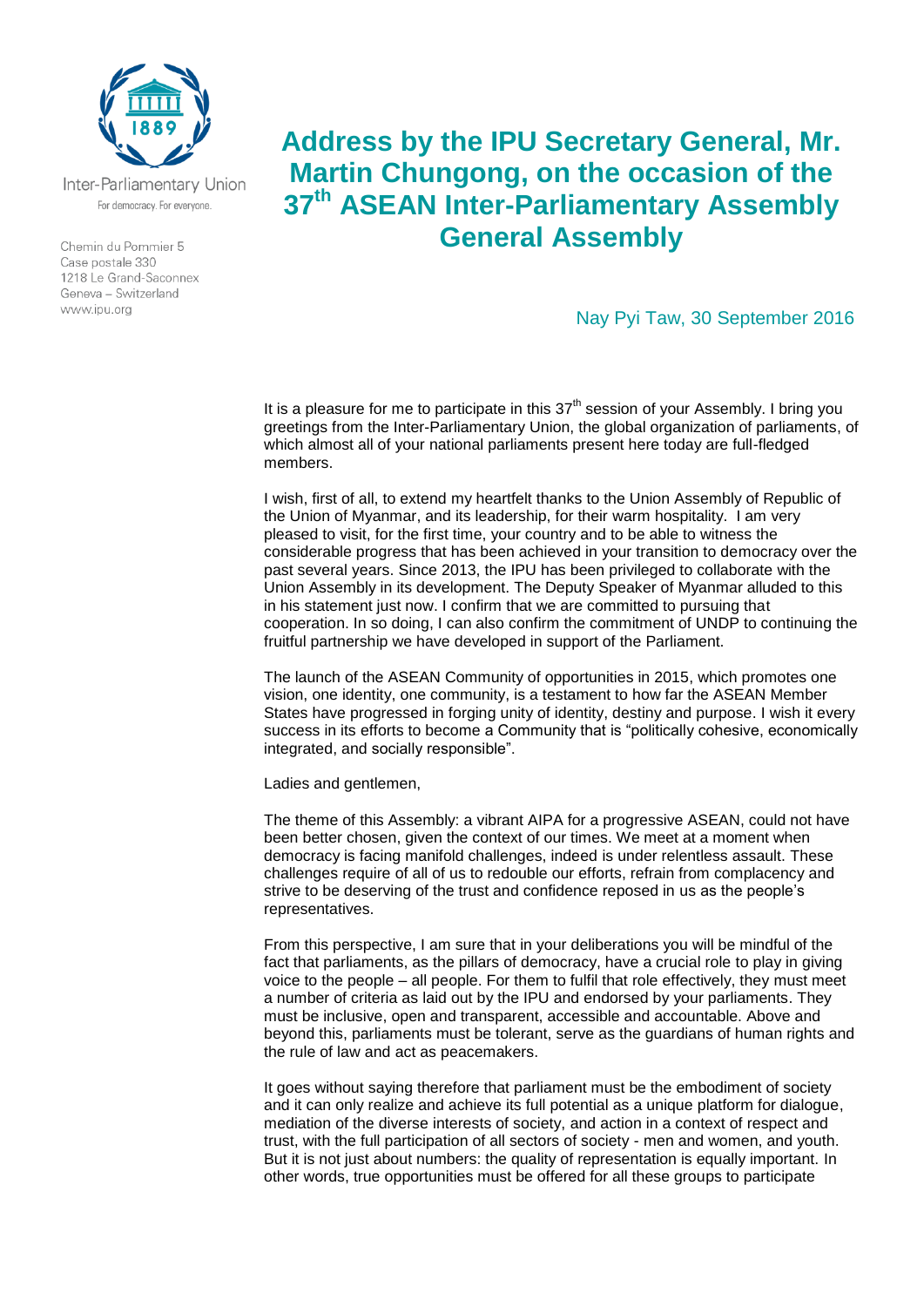effectively and fully in the proceedings of parliament, to articulate the interests of the cross-section of society and not just certain segments thereof. This is what a truly representative and inclusive parliament means.

I hasten to point out that democracy is not just an end in itself; it is and should be a means, an instrument, a vehicle for achieving an end. In this regard, you will allow me to quote from the words of the President of the Republic of the Union of Myanmar in a recent message he gave on the occasion of International Day of Democracy, 15 September 2016: "The success of the democratization of a country is measured by the well-being of its people". As politicians, we must help shape and implement policies that can bring about changes that are people-oriented and people-centred.

In 2015, the world community concluded three major transformative UN-driven agreements that seek to eradicate poverty and bring social, economic and environmental development on a sustainable path in just 15 years. These are Agenda 2030 and the Sustainable Development Goals, the Sendai Framework for Disaster Risk Reduction and the Paris Agreement on Climate Change. The global agenda provides a golden opportunity for democracy and the pillars thereof that are parliaments, to prove that they continue to be relevant. Indeed, this agenda recognizes the prominent role parliaments are going to play in its implementation, through lawmaking, budget resourcing and ensuring accountability by the executive arm of government.

Knowing full well how pivotal the SDGs were going to be, very early on, the IPU began to organize a parliamentary input to the United Nations so that the goals would include the views of parliamentarians. The perspectives of parliaments and parliamentarians from across the globe have indeed enriched the formulation and articulation of the SDGs

The IPU believes that the aspirations for a fairer world set out in the United Nations 2030 Agenda for Sustainable Development will only be met if there is more democracy worldwide. As we all embark on the implementation of this Agenda, I am sure you will continue to work to ensure that your parliaments are strong and fit for purpose. I would like to use this opportunity to state the IPU's commitment to working with you to help your parliaments live up to their responsibilities as the legitimate representatives of the people. We will do our level best, in particular, to help you mainstream this agenda into national policies and plans.

This is all the more imperative today as peoples' expectations of their leaders are evolving. Parliaments and parliamentarians need to be attuned to people and respond to their needs. They also need to be more proactive in addressing those needs. In short, they are challenged to deliver.

Furthermore, I cannot stress enough the important role parliaments and their members can play as messengers of peace. As leaders, it is your duty to be the torch-bearers of peace, to be the voice of moderation, and to serve as role models in your societies. The instant nature of communications today is a powerful tool for conveying the message of peace and dialogue instead of hatred and violence. Every word you utter, every action you take is heard and witnessed almost instantaneously across the country, region and world and has the potential to heal just as it can fan the flames of conflict.

In sum, I need not remind you that parliaments are important symbols: they provide a critical forum for leadership and serve as a safe house for the rule of law and human rights. In order to function independently and effectively, parliaments need to be political spaces where the peoples' representatives can speak and act without fear of prosecution and persecution. By the same token, parliamentarians must hold themselves up to the highest standards of probity and integrity. In other words, the law must protect parliaments and parliamentarians but they should also not be perceived